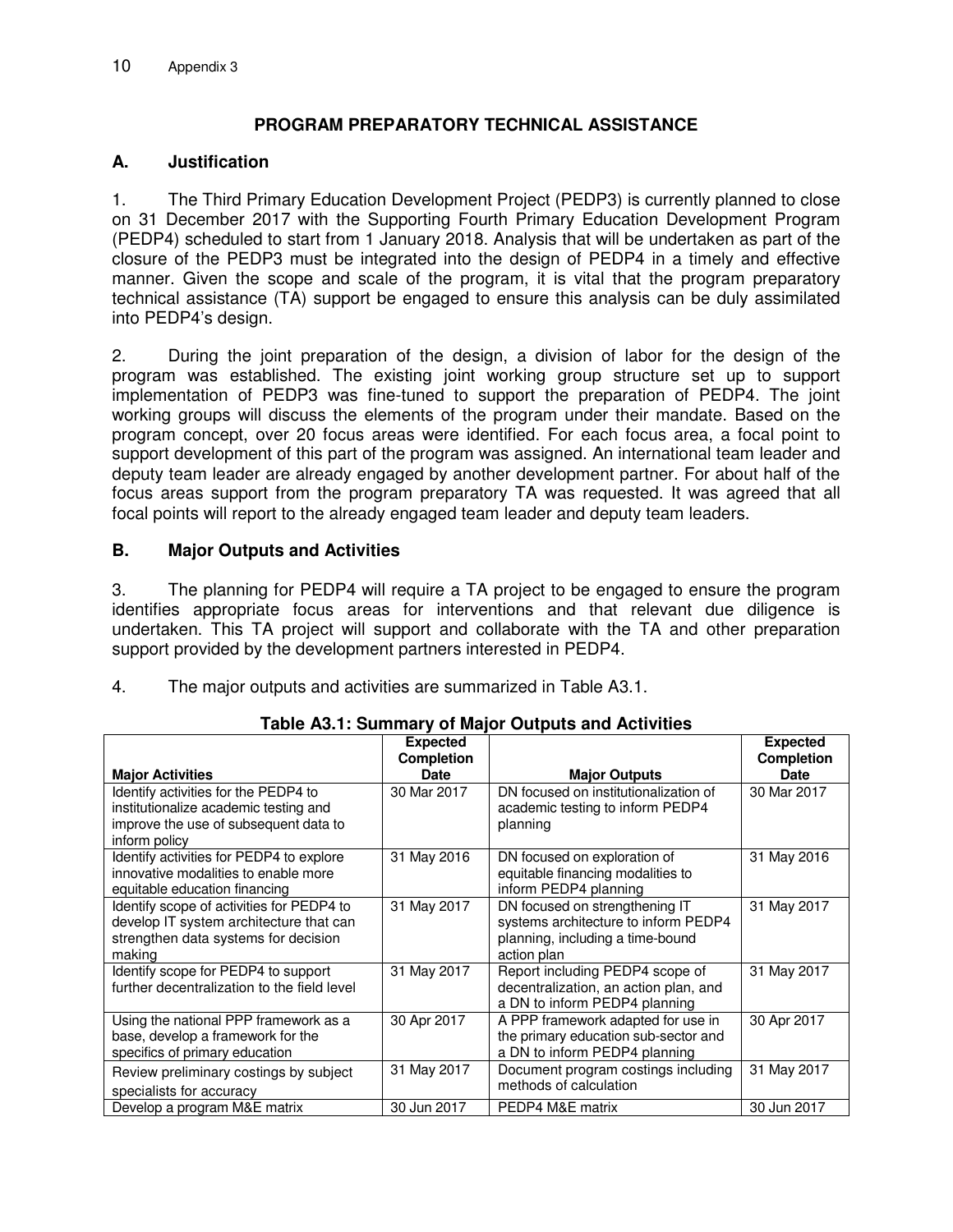| <b>Major Activities</b>                                                                                                                       | <b>Expected</b><br><b>Completion</b><br><b>Date</b> | <b>Major Outputs</b>                                                                                                      | <b>Expected</b><br><b>Completion</b><br><b>Date</b> |
|-----------------------------------------------------------------------------------------------------------------------------------------------|-----------------------------------------------------|---------------------------------------------------------------------------------------------------------------------------|-----------------------------------------------------|
| Review social and environmental<br>frameworks                                                                                                 | 30 Apr 2017                                         | Reports outline of the findings of their<br>due diligence assessment                                                      | 30 Apr 2017                                         |
| Program implementation quality assurance<br>assessment                                                                                        | 30 Jun 2017                                         | Report on the appraisal mission<br>highlighting PEDP4 design areas<br>requiring further strengthening                     | 30 Jun 2017                                         |
| Identify and document the needs-based<br>infrastructure (including water, sanitation,<br>and hygiene infrastructure) requirements<br>of PEDP4 | 30 Apr 2017                                         | A DN to inform PEDP4 planning and<br>any other additional documents<br>required to finalize the PEDP4<br>program document | 30 Apr 2017                                         |

DN = design note, IT = information technology, M&E = monitoring and evaluation, PEDP4 = Fourth Primary Education Development Program, PPP = public–private partnership.

Source: Post-PEDP3 Planning Identification Mission Aide Memoire, June 2016.

#### **C. Cost Estimate and Financing Plan**

5. The program preparatory TA outlined above will require approximately \$800,000. This amount will be financed through the project preparatory TA provided as a grant by the Government of Japan.

6. The TA is estimated to cost \$880,000 equivalent, of which \$800,000 equivalent will be financed on a grant basis by the Japan Fund for Poverty Reduction. The Government of Bangladesh will provide support in the form of counterpart staff, technical support, workshops, and other in-kind contributions. Detailed cost estimates are presented in Table A3.2.

#### **Table A3.2: Cost Estimates and Financing Plan**

(\$'000)

| <b>Item</b>    |                                                             |                                              |      | <b>Total Cost</b> |
|----------------|-------------------------------------------------------------|----------------------------------------------|------|-------------------|
|                | Asian Development Bank <sup>a</sup>                         |                                              |      |                   |
| 1.             | Consultants                                                 |                                              |      |                   |
|                | Remuneration and per diem<br>a.                             |                                              |      |                   |
|                |                                                             | International consultants (26 person-months) |      | 510               |
|                | ii.<br>National consultants (28 person-months)              |                                              |      | 110               |
|                | International and local travel<br>b.                        |                                              |      | 125               |
|                | Reports and communications<br>C.                            | 10                                           |      |                   |
| 2.             | Equipment (computer, printer, etc.) <sup>b</sup>            |                                              |      |                   |
| 3.             | Workshops, training, seminars, and conferences <sup>c</sup> |                                              |      |                   |
|                | Training program<br>10<br>a.                                |                                              |      |                   |
|                | Logistical Support (printing, meals, etc.)<br>b.            |                                              |      | 10                |
| 4.             | Miscellaneous administration and support costs <sup>a</sup> |                                              |      | 5                 |
| 5.             | Contingencies                                               |                                              |      | 20                |
|                | <b>Total</b>                                                |                                              |      | 800               |
| а              | Financed by the Japan Fund for Poverty Reduction.           |                                              |      |                   |
| b<br>Equipment |                                                             |                                              |      |                   |
| Type           |                                                             | Quantity                                     | Cost |                   |
|                | Office equipment (printer, air-conditioning, furniture)     | TBD                                          | TBD  |                   |
| с              | Workshops, training, seminars, and conferences              |                                              |      |                   |
| Purpose        |                                                             | Venue                                        |      |                   |
|                | Pre-Appraisal Mission                                       | Dhaka, Bangladesh                            |      |                   |
|                | <b>Stakeholder Consultation Workshop</b>                    | Dhaka, Bangladesh                            |      |                   |
| d<br>Vehicle   |                                                             |                                              |      |                   |

Justify the use of and the need to purchase or lease a vehicle Expected length of use Note: The technical assistance (TA) is estimated to cost \$880,000, of which contributions from Asian Development Bank is presented in the table above. The government will provide counterpart support in the form of counterpart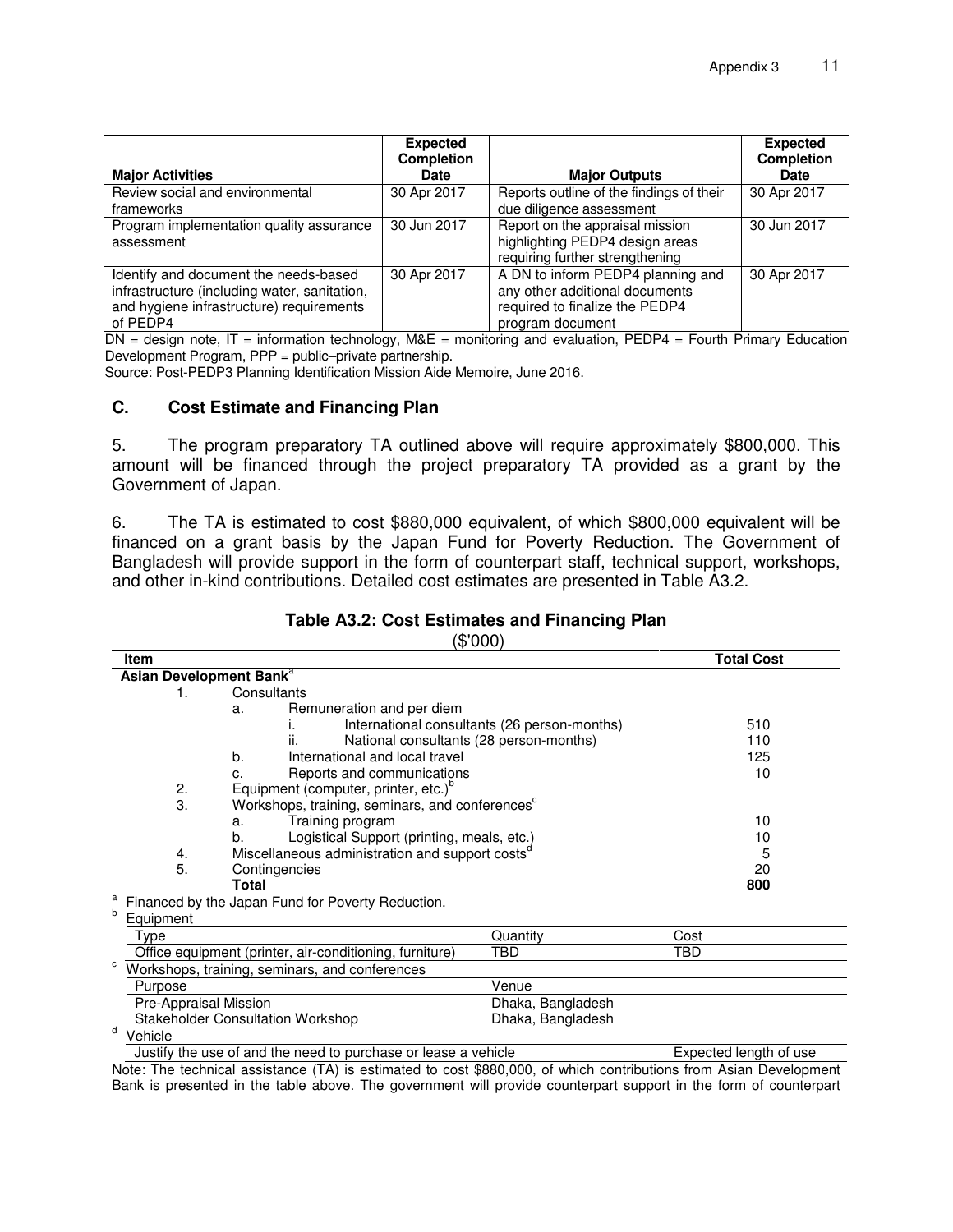staff, technical support, workshops, and other in-kind contributions. The value of government contribution is estimated to account for 10% of the total TA cost.

Source: Government of Bangladesh, "Aide Memoire: Identification Mission", June 2016.

## **D. Consulting Services**

7. All 15 consultants (54 person-months) which will be recruited under the project preparatory TA will be engaged individually, in line with Asian Development Bank (ADB)'s Guidelines on the Use of Consultants by Asian Development Bank and Its Borrowers (2013, as amended from time to time). Flexible arrangement will be needed for timely mobilization of consultants as well as harmonization efforts of other TA projects provided by other development partners. During design, the program preparatory TA will (i) help assess PEDP4's executing and implementing agency's capacity, and contribute to the development of action plans for building the government's financial and procurement capacity; (ii) assist in developing a PEDP4 procurement plan; and (iii) assist in the development of an indicative implementation schedule inclusive of a proposed consultant recruitment and procurement activities.

| <b>Positions</b>                                         | <b>Person-Months Required</b> |  |  |
|----------------------------------------------------------|-------------------------------|--|--|
| <b>International</b>                                     |                               |  |  |
| Institutionalization of academic testing specialist      | 3                             |  |  |
| Education financing specialist                           | 3                             |  |  |
| Strengthening data systems for decision-making           | $\overline{c}$                |  |  |
| specialist                                               |                               |  |  |
| Institutional management, decentralization and school-   | 3                             |  |  |
| based management specialist                              |                               |  |  |
| Public-private partnerships specialist                   | 4                             |  |  |
| Teacher education and development specialist             | 5                             |  |  |
| Provision of textbooks and teaching & learning materials | $\overline{c}$                |  |  |
| specialist                                               |                               |  |  |
| Program monitoring and evaluation framework specialist   | 2                             |  |  |
| Program implementation specialist                        | $\overline{c}$                |  |  |
|                                                          |                               |  |  |
| <b>National</b>                                          |                               |  |  |
| Institutional management, decentralization and school-   | 5                             |  |  |
| based management specialist                              |                               |  |  |
| Program costings specialist                              | 4                             |  |  |
| Preparation of environmental and social safeguard        | 4                             |  |  |
| frameworks specialist                                    |                               |  |  |
| Teacher education and development specialist             | 5                             |  |  |
| Program monitoring and evaluation framework specialist   | 5                             |  |  |
| Needs-based infrastructure specialist                    | 5                             |  |  |
| Source: Asian Development Bank.                          |                               |  |  |

#### **Table A3.3: Summary of Consulting Services Requirement**

8. Outlines for terms of reference for the program preparatory TA consultants are described in paragraphs 9 to 20. $^\mathrm{1}$  $^\mathrm{1}$  $^\mathrm{1}$ 

9. **Institutionalization of academic testing specialist (international, 3 person-months)**. An individual, with a minimum of 10 years general experience and 7 years specific experience, will be engaged to assist the government to draft a design note outlining activities to be contained in PEDP4 related to the redesign and institutionalization of assessment and examination systems.

<span id="page-2-0"></span> $\overline{1}$ 1 Detailed terms of reference of the individual consultants are available upon request as supplementary annex.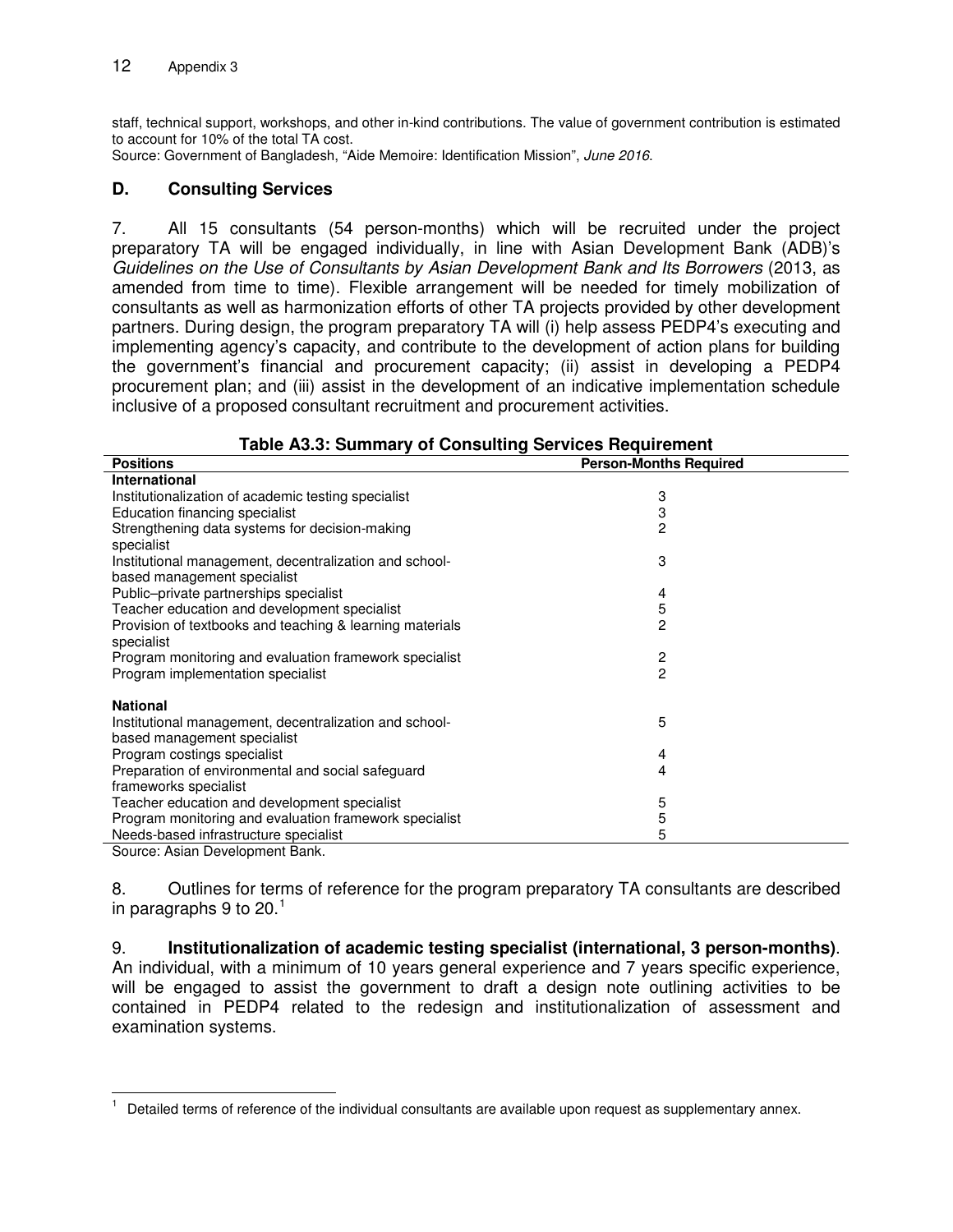10. **Education financing specialist (international, 3 person-months).** An individual, with a minimum of 10 years general experience and 7 years specific experience, will be engaged to draft a design note outlining the activities to be contained in the post-PEDP3 program that can explore innovative modalities to enable a more equitable education financing model.

11. **Strengthening data systems for decision-making specialist (international, 2 person-months).** An individual, with a minimum of 10 years general experience and 7 years specific experience, will be engaged to draft a design note outlining the activities to be contained in PEDP4 related to developing information technology system architecture to integrate the government's new and existing systems.

12. **Institutional management, decentralization, and school-based management specialist (international, 3 person-months; national, 5 person-months).** One international consultant and one national consultant (both with a minimum 10 years general experience and 7 years specific experience) will be engaged to assist the government to undertake a review of the current institutional arrangements utilized to manage the primary education sub-sector, and draft a design note outlining the activities to be contained in PEDP4 design on institutional management, decentralization, and school-based management.

13. **Public–private partnerships (PPP) specialist (international, 4 person-months).** An individual, with a minimum of 10 years general experience and 7 years specific experience, will be engaged to assist the government to develop a PPP framework for use in the primary education sub-sector. Additionally, the same consultant will be required to create a design note outlining the activities to be contained in PEDP4 related to implementing the new PPP framework.

14. **Teacher education and development specialist (international, 5 person-months; national, 5 person-months).** An international and national specialist, with a minimum of 15 years general experience and 10 years specific experience, will be engaged to review government policies and current institutional arrangements for delivering teacher education and training, and to develop a design note outlining the activities to be contained in PEDP4 related to strengthened teaching and learning.

15. **Provision of textbooks and teaching & learning materials specialist (international, 2 person-months)**. An individual, with a minimum of 10 years general experience and 7 years specific experience, will be engaged to review government policies and current institutional arrangements for textbook writing, design, production and distribution, and to develop a design note outlining the activities to be contained in PEDP4 related to provision of quality textbooks.

16. **Program monitoring and evaluation framework specialist (international, 2 personmonths; national, 5 person-months).** An international and national consultant, with a minimum of 15 years general experience and 10 years specific experience, will be engaged to assist the government to develop a monitoring and evaluation framework to support the resultsbased management processes that will be utilized in the post-PEDP3 program.

17. **Program implementation specialist (international, 2 person-months).** An individual, with a minimum of 20 years general experience and 15 years specific experience, will be engaged to assist the government to undertake quality assurance of the PEDP4 program design and propose sound implementation arrangements to support PEDP4 implementation.